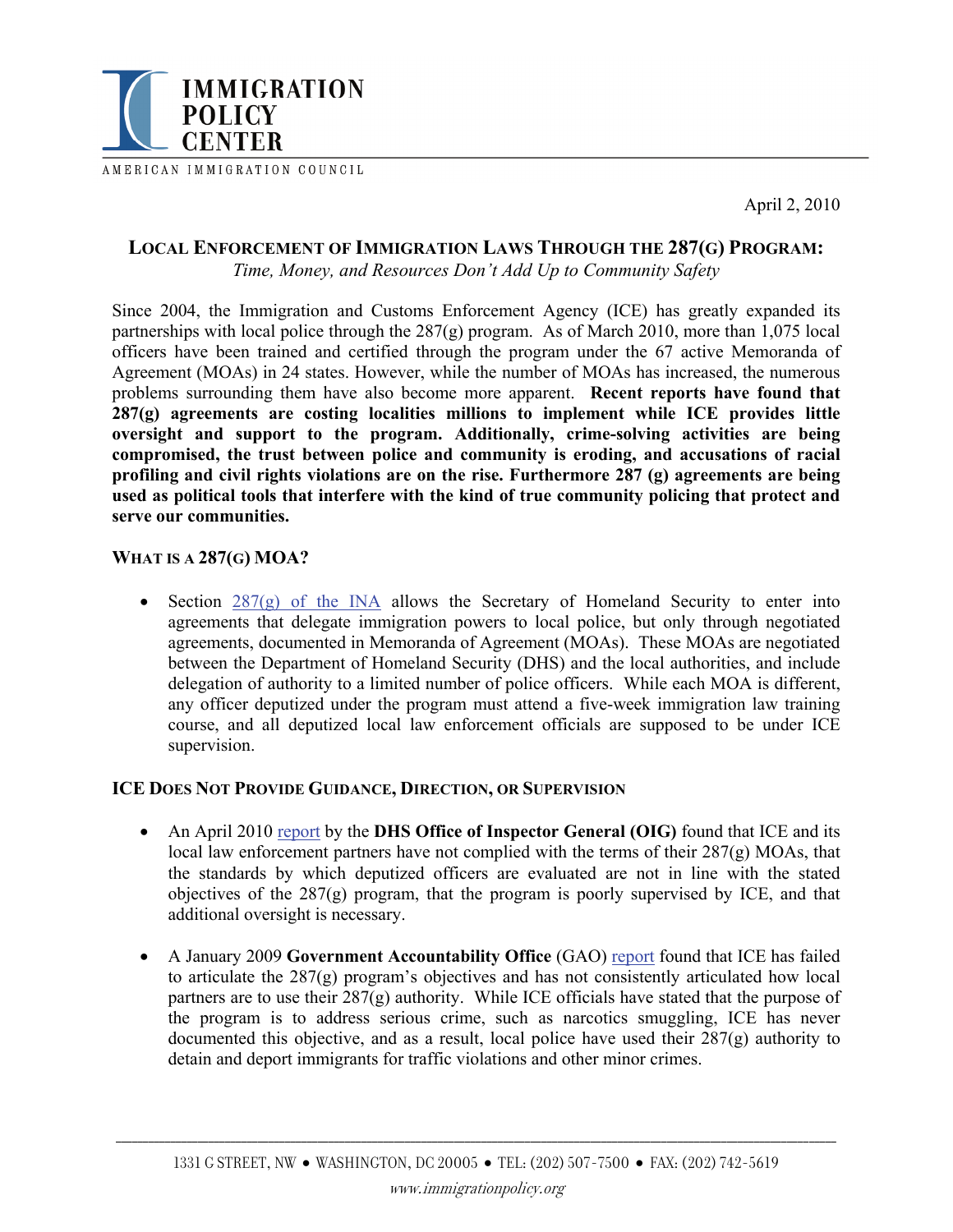• While ICE has a statutory responsibility to supervise all 287(g) MOAs, GAO found that **ICE has not consistently supervised its partners**. This is consistent with a February 2009 report by [Justice Strategies](http://www.justicestrategies.org/2009/local-democracy-ice-why-state-and-local-governments-have-no-business-federal-immigration-law-en) analyzing the jurisdictions with 287(g) agreements. The [report](http://www.justicestrategies.org/sites/default/files/JS-Democracy-On-Ice.pdf) found that there is very little ICE oversight of the 287(g) partnerships and that ICE personnel do not lead or directly oversee 287(g) arrests. When faced with criticism that he had not followed the requirements of his MOA, Sheriff Joe Arpaio of Maricopa County, Arizona stated, "Do you think I'm going to report to the federal government? I don't report to them."

## **LOCAL POLICE DO NOT GET MONEY FROM ICE**

- **Partnerships cost localities millions.** While ICE covers the cost of training deputized local officers, ICE does not pay for implementation of the program or any lawsuits that may arise due to civil rights violations. Local communities are responsible for the high costs related to the immigration enforcement activities.
	- o For example, a report by the [University of North Carolina](http://isa.unc.edu/migration/287g_report_final.pdf) found that the **total cost for the fist year of operating the 287(g) program in Mecklenburg County is estimated at \$5.5 million**. **Basic direct costs for the first full year in Alamance County is \$4.8 million.** Beyond these costs, there are also indirect expenses, including litigation fees, reduction in local business revenue, lower sales tax revenue, and higher costs of services and goods.
	- o A report by the [Brookings Institute](http://www.brookings.edu/events/2009/0226_immigration.aspx) found that Prince William County, VA **had to raise property taxes and take from its "rainy day" fund to help fund their 287(g) program. The county's immigration enforcement program, which cost \$6.4 million in its first year, is projected to cost \$26 million over five years.** To cut costs, the county slashed \$3.1 million from its budget—money that was intended to buy video cameras for police cars to protect against allegations of racial profiling.
	- o **Arizona's notorious Sheriff Joe Arpaio has plunged his department deep into debt.**  Sheriff Joe Arpaio of Maricopa County, Arizona has transformed his police department into an immigration-enforcement agency, gaining international notoriety in the process. A July 2008 *East Valley Tribune* [series of articles](http://www.eastvalleytribune.com/page/reasonable_doubt) found that the Sheriff's Office created a \$1.3 million deficit in just three months, much of it due to overtime.

## **287(G) PARTNERSHIPS NET FEW VIOLENT CRIMINALS**

- **Targeting the undocumented, not criminals.** A [report](http://acluofnc.org/?q=new-study-finds-dramatic-problems-287g-immigration-program) from the University of North Carolina at Chapel Hill and the North Carolina ACLU found that while the 287(g) partnership program with DHS was intended to target immigrants convicted of violent crimes, human smuggling, gang/organized crime activity, sexual-related offenses, narcotics smuggling, and money laundering, the federal/local partnerships are actually being used to **"purge towns and cities of 'unwelcome' immigrants."**
- **Arresting illegal drivers.** According to a report by the [University of North Carolina,](http://isa.unc.edu/migration/287g_report_final.pdf) traffic violations are the most common state charge for individuals incarcerated through the 287(g) program, representing 32.7% of the total charges. **In Gaston County, 56.5% were traffic violations, and in Alamance County, 40.7% were traffic violations.** The report found that 86.7% of all individuals booked through 287(g) were charged with misdemeanors, while only 13.3% were charged with felonies.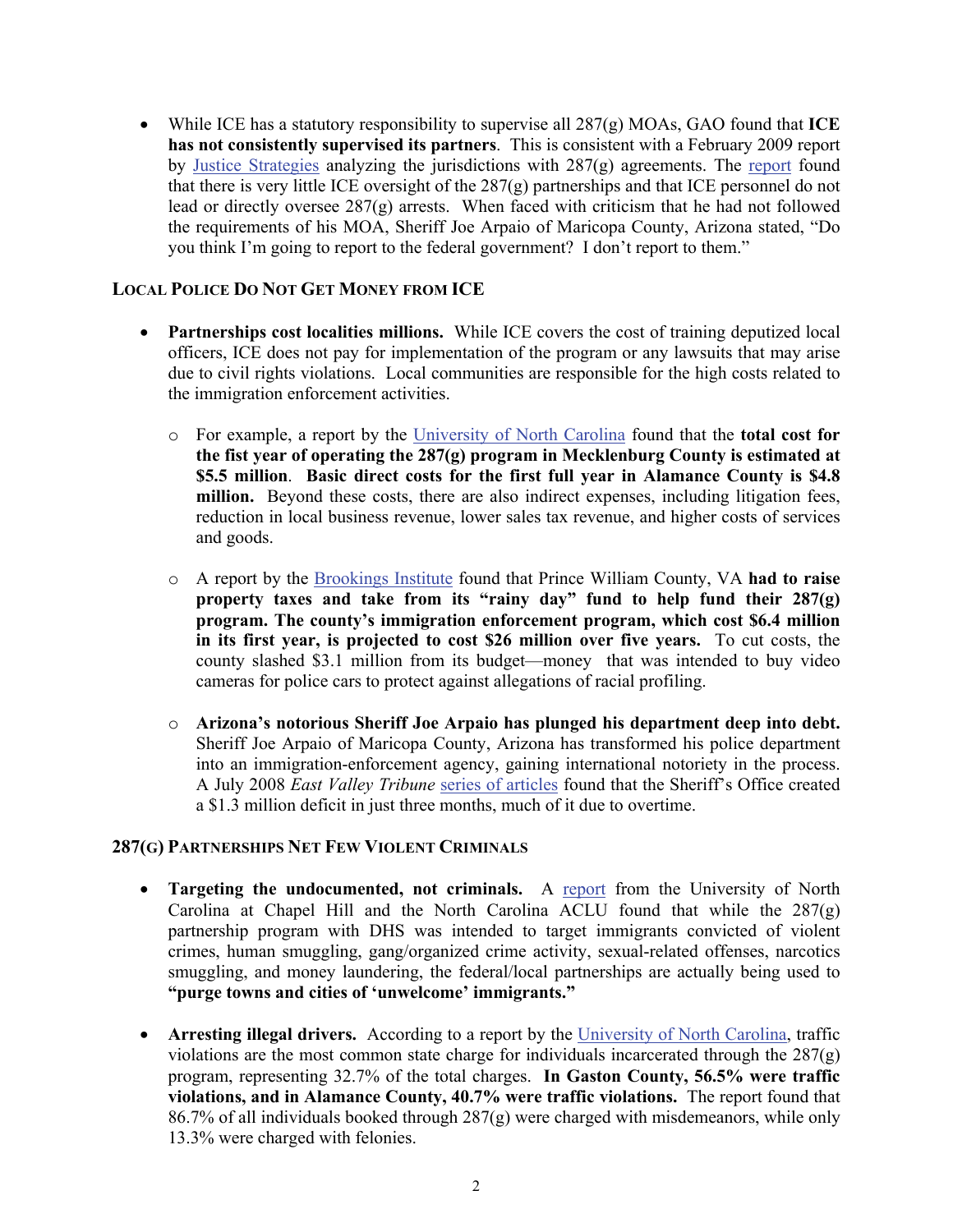- **Arresting victims and fishermen.** In February 2008, a Hispanic [gunshot victim](http://www.thetimesnews.com/news/martinez-10498-jones-shooting.html) in Alamance County, NC called 911 and was arrested and deported. The reason for the arrest? Providing the wrong address for the crime scene. In August 2008, five Hispanic men were arrested for [fishing without a license](http://isa.unc.edu/migration/287g_report_final.pdf) by a wildlife officer and later processed for deportation. Students have been arrested in schools for pranks.
- **Few major criminals arrested by Arpaio in Arizona.** Despite the time and energy spent on immigration enforcement, the *[East Valley](http://www.eastvalleytribune.com/page/reasonable_doubt) Tribune* found that Sheriff Joe Arpaio has had little success building cases against violent immigrant offenders or those at the top of the smuggling rings. In 2006-2007, Maricopa County sheriff deputies arrested 578 illegal immigrants in the course of traffic stops, and of those, **498 faced a single charge of conspiracy to smuggle themselves.**

## **287(G) MOAS THREATEN COMMUNITY SAFETY**

- **Climate of fear hinders police investigations.** The authors of the [North Carolina report](http://acluofnc.org/?q=new-study-finds-dramatic-problems-287g-immigration-program) found that  $287(g)$ 's have "created a climate of racial profiling and community insecurity" in communities across North Carolina. Law enforcement officials have stated time and time again that trust with immigrant communities is crucial to preventing and investigating crimes and leads to safer communities. Anecdotal evidence from North Carolina points to undocumented residents being less likely to contact law enforcement to report crimes.
- **Taking resources away from crime fighting.** While Arizona Sheriff Arpaio has diverted resources to immigration enforcement, [response times to 911 calls have increased](http://www.eastvalleytribune.com/page/reasonable_doubt), arrest rates have dropped, and thousands of felony warrants have not been served.
- **Arpaio Making Maricopa County less safe for all residents.** The conservative [Goldwater](http://www.goldwaterinstitute.org/Common/Img/Mission%20Unaccomplished.pdf)  [Institute](http://www.goldwaterinstitute.org/Common/Img/Mission%20Unaccomplished.pdf) published a report documenting how the Maricopa County Sheriff's Office, under the leadership of Sheriff Arpaio and armed with a 287(g) MOA, has failed to serve and protect his community. The Goldwater Institute found that, though the MCSO budget has increased at four times the rate of the county's population, violent crimes increased nearly 70%, and homicides increased 166% between 2004 and 2007.

# **COMMUNITY POLICING IS HINDERED WHEN LOCAL LAW ENFORCEMENT OFFICERS ARE SEEN AS ICE AGENTS**

- The **International Association of Chiefs of Police** [\(IACP\)](http://www.theiacp.org/About/PressCenter/tabid/81/Default.aspx?id=867&v=1), the nation's premier law enforcement association, has stated that "local police agencies depend on the cooperation of immigrants, legal and illegal, in solving all sorts of crimes and in the maintenance of public order. Without assurances that they will not be subject to an immigration investigation and possible deportation, many immigrants with critical information would not come forward, even when heinous crimes are committed against them or their families."
- The **Major Cities Chiefs Association** [\(MCCA\)](http://www.majorcitieschiefs.org/index.shtml), a group of police chiefs from the sixty-four largest police departments in the United States and Canada, similarly has written: "without assurances that contact with the police would not result in purely civil immigration enforcement action, the hard won trust, communication and cooperation from the immigrant community would disappear. Such a divide between the local police and immigrant groups would result in increased crime against immigrants and in the broader community, create a class of silent victims and eliminate the potential for assistance from immigrants in solving crimes or preventing future terroristic acts."